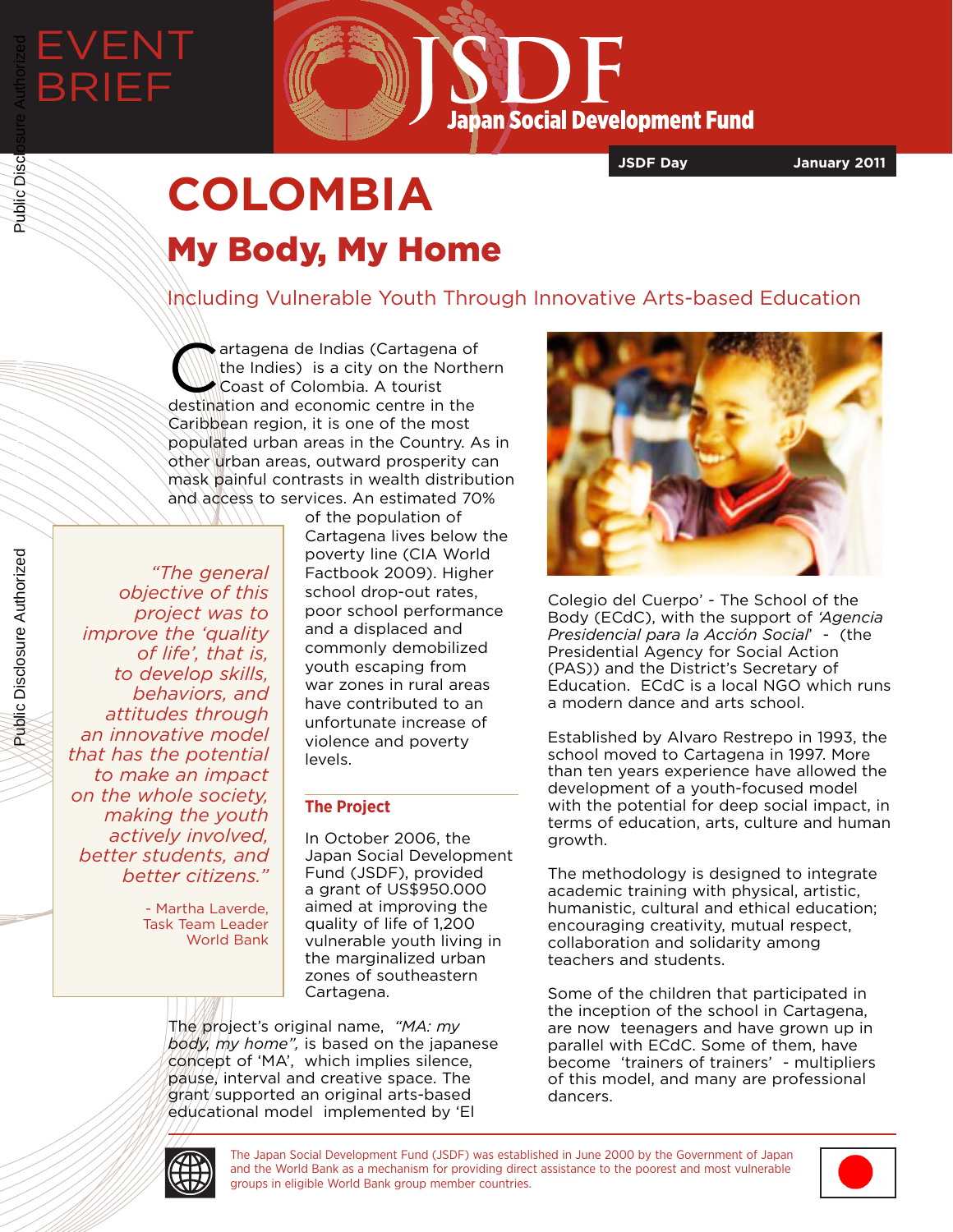#### Project Data

- Implementing Agency: *El Colegio del Cuerpo*
- Grant (TF057249) Amount: *US\$950.000*
- Implementation Period: *2006-2010*

The objectives of this JSDF project were to:

- 1. Rebuild the self-esteem and psychological wellbeing of underprivileged youth who have been victims of abuse, violence and displacement.
- 2. Provide the students with an alternative to violence and self-destructive behavior through training and education related to the arts (dance and music).
- 3. Work with the community on peace building and non-violent conflict resolution

These objectives were achieved through three components:

#### **A - Adaptation of the integrated education model created by ECdC**

During the first stage of the project, ECdC, with the support of the District's Secretary of Education, targeted 7 schools in low income urban neighborhoods and introduced the program to principals, teachers and community leaders.

To facilitate the teaching process, the project renovated seven learning centers and established proper classrooms using a dance studio layout, The centers were open to students between the ages of 9 and 13, from the Districts of Olaya, El Bosque, Nelson Mandela, Santa Rita, Daniel Lemaitre, Isla de Barú y Pontezuela - Bayunca.

The youth were able to voluntarily register for the classes and could attend up to 25 workshops during non-school hours. Perhaps not surprisingly, it was the youngsters whose lives had been most affected by poverty and/or violence, that were most attracted and engaged in the classes.

Participatory workshops were held with school principals, teachers, and students to assess the particular problems of this historically poor area. This participatory element not only helped design an effective program that was tailored to alleviate the specific needs of the students, but also provided invaluable baseline data (see Box right). Around 2,548 students were asked about violence, habits at home and at school, after school activities and, life expectations. The baseline data allowed rigorous monitoring during the course of implementation and an *ex-post* impact evaluation.

The component also supported the development of a communication strategy that used wide ranging communication channels (press, audiovisual media, etc.). A series of monthly sensitization workshops. were also set up between the community (parents,

teachers, students) and school principals, to provide information concerning the subjects covered in the ECdC education model. Topics include: sexuality, domestic violence, addictions, health and nutrition, arts and physical education.

#### **B - Mainstreaming the model in selected schools**

This component aimed to introduce the ECdC model into the formal education system and replicate it in 18 schools, selected on the basis of vicinity and socioeconomic criteria. Each of the seven learning centers worked with approximately 2-4 of these selected schools. The project had five key performance goals that were continuously monitored throughout the project:

- Improve the quality of life of young people
- Lower drop-out rates in participating schools.
- Lower the number of school and family violence cases in participating schools and communities.
- Encourage public-private partnerships in districts with large settlements of displaced student population.
- Implement an innovative and culturally appropriate educational model and methodology in schools in the poorest areas of Cartagena.

#### **C - Institutional Strengthening.**

This component developed tools for managing the technical, administrative, and financial aspects of the project. This included an accountability system that used social, administrative, and financial indicators.

#### Baseline Data

initial findings from the baseline data (2,548 students) include:

- 88% of the students have the desire to go to University.
- 80% of the students consider their school to be a non violent and secure place.
- 58% of the students do not know what to do with their spare time.
- 79% of the students do not believe that they will live to reach old age.
- 57% live with both parents, 30% with only one parent (the mother).
- 77% find their mother at home and 41% find their father at home when coming back from school.
- 20% of their parents have graduated from school.
- 32% of the students sleep with three or more people in their room.
- 26% of the students do not have a toilet at home.
- 95% of their homes have a TV and a fan.
- 63% of the students state having violent (shouting and insulting) discussions at home.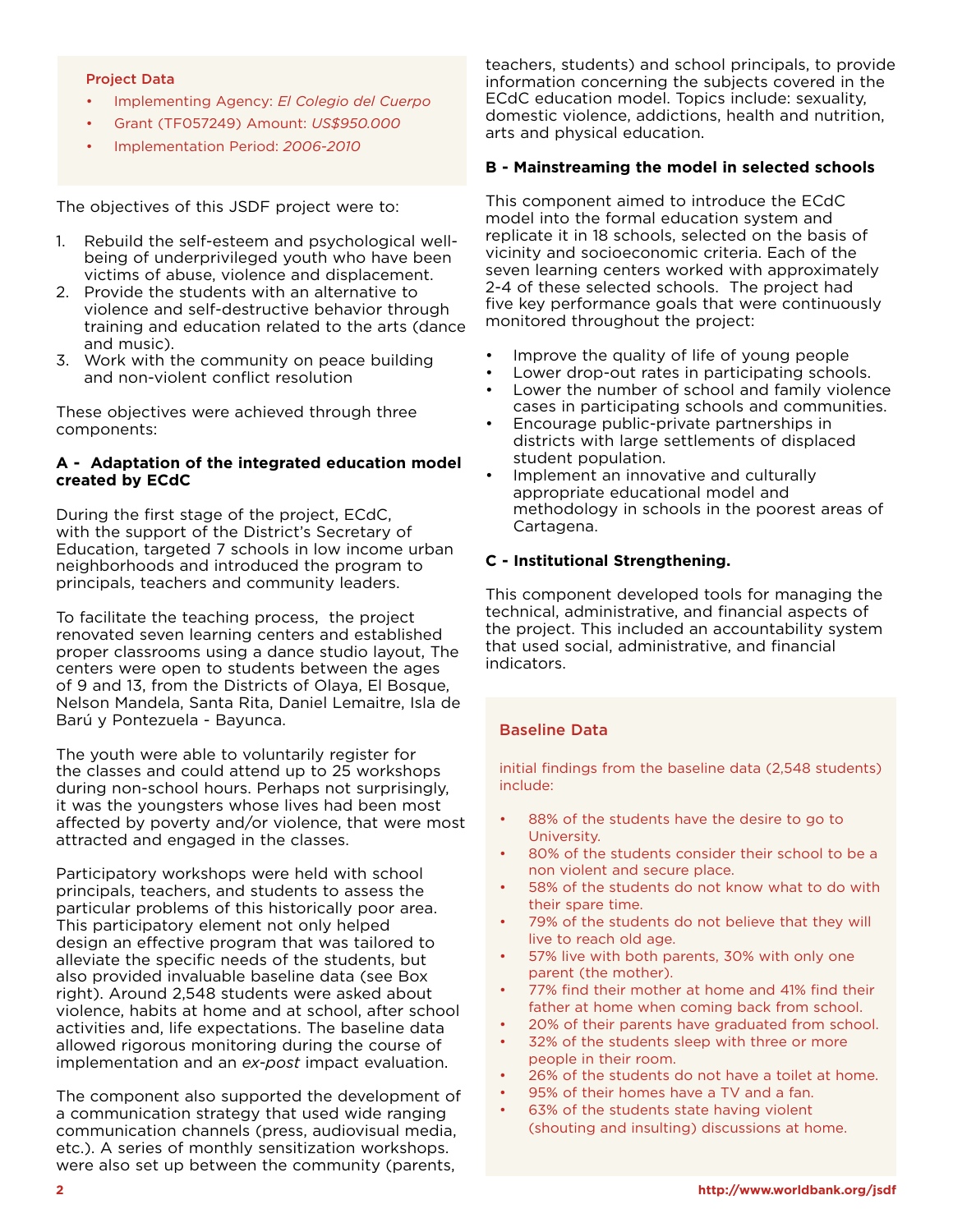### **Initial Results**

Provisional outcomes from the project can be found in the two main phases of the project:

#### **Phase One - Research and Adaptation of the ECdC Education Model**

During the implementation process of the project, it was clear that it is having a remarkably positive impact on both schools and communities:

- 1,280 students between the ages of 9 and 13 have benefited from the project and 64 teachers have been trained.
- Seven classooms (dance studios) have been furnished with professional wooden dance floors, air conditioners, fans, TV's, DVD's, Stereos and pedagogical material related to the project. These rooms represent a real contribution to the Districts, and today, they have a multifunctional purpose, being used for other cultural events and art-related activities.
- The project has promoted community involvement in several ways - through the building of furniture for the learning centers, the provision of food and refreshments for the kids, as well as attendance at the monthly workshop. The workshops are directed by professionals hired by the project. Forty school teachers are currently attending workshops every month. ECdC is training them to implement the pedagogical model and to extend the program to other classes not included in the project. Participating teachers receive modest incentive payments of around US\$ 400 at the end of each school year.

#### **Phase Two - Intervention**

During the second phase of the project, the 1,280 students who joined the program were provided 12 hours of workshops per month. These workshops were coached by "The Company" (the professional dancers) of ECdC. The workshops were as follows:

- *• Body Recognition and Contemporary Dance: How to* respect and re-discover their own bodies through relaxation and to appreciate silence and music as a way to leave their conflicts and violence behind. *" [This program] brought some dignity to our school, and*
- *Sexuality:* This course includes topics such as the language of sexuality, teen sexuality, pregnancy, contraception, sexually transmitted diseases and sexual abuse related topics, such as prevention, who to talk to and what to do.
- **Violence:** Explores the concept of violence, how to express anger, ways of dealing with violent situations and resolving



conflict.

*our students wish they could have more opportunities like this one."* 

*- Teacher from Olaya's Learning Center*

- **Addictions:** This course aimed at providing the tools to identify risk factors and biological, social, cultural and economic consequences of addiction.
- *Identity and Rights:* This workshop intended to briefly show the students their background, Caribbean history, local folklore, and civil rights.
- *• Arts, Literature, Music, Theatre, Painting and Photography:* These workshops aim to develop intellectual, imaginative, and creative skills and explore a range of ideas about different artrelated topics.

#### **Impact of the Project and Emerging Lessons**

The ECdC education model has had a significant impact on the schools and communities involved in the program, improving the lives of the youth and channeling their energies to learn and develop.

While the project is still under implementation and has not been formally evaluated, some of the emerging lessons are as follows:

#### *Involving communities creates ownership* - During both the first and second stages of

the program, the project has involved the communities situated around the learning centers. The communities have not only have been participating by improving the learning infrastructure and equipment used in the arts-based program, but have benefitted from dialogue around important issues relevant to the upbringing of their children. The open discussion of often sensitive subjects related to their children's mental and physical health has helped sensitize parents to these topics and to better relate to their children.

The project has also worked closely with principals and teachers. ECdC is building their capacity to

**3**